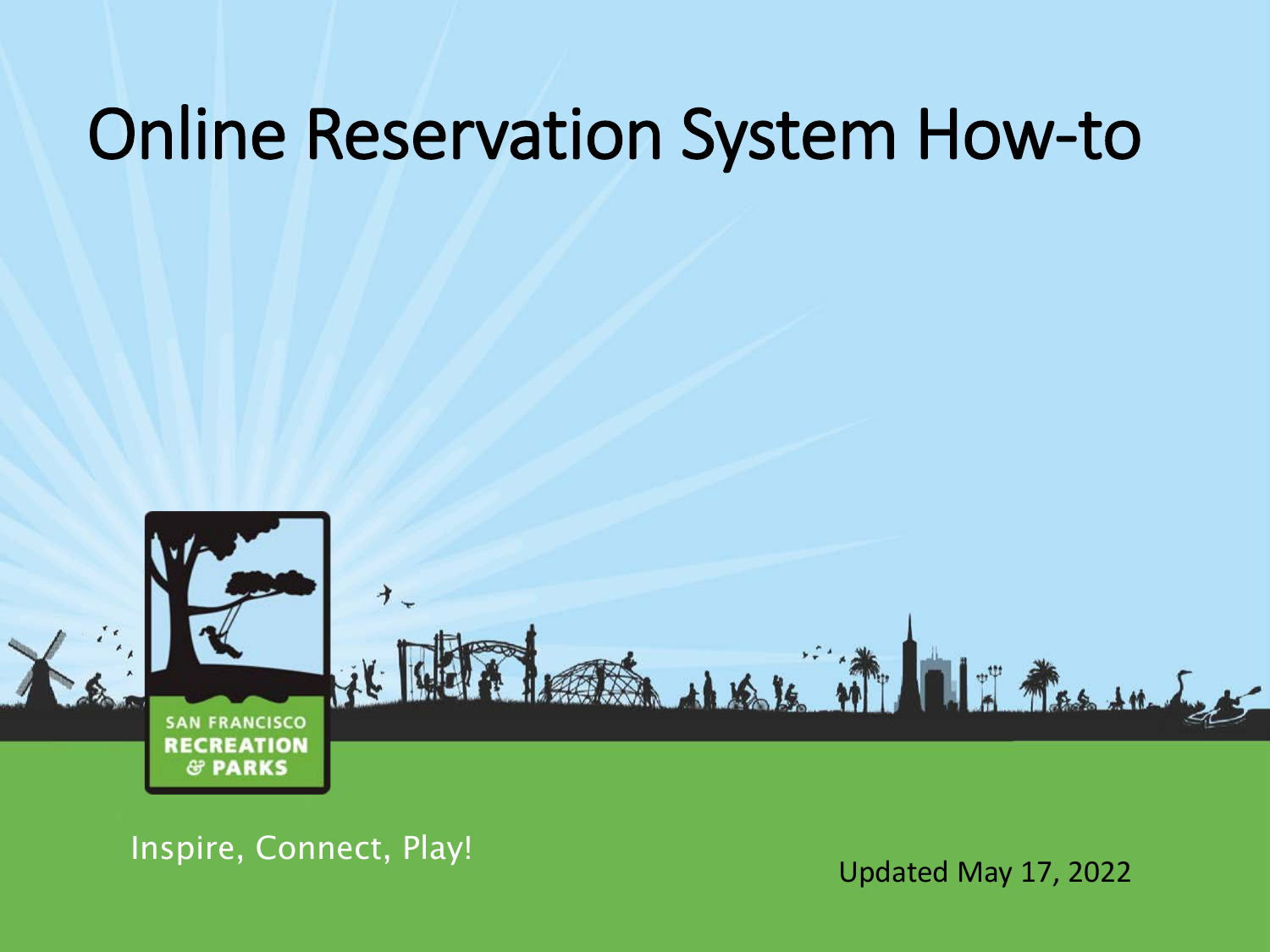# **Online** System

- Phone- and Computer-Friendly
- First Sign Up for an account
- Then Log In
- Before booking, you will need to validate your email address and provide your residential address.

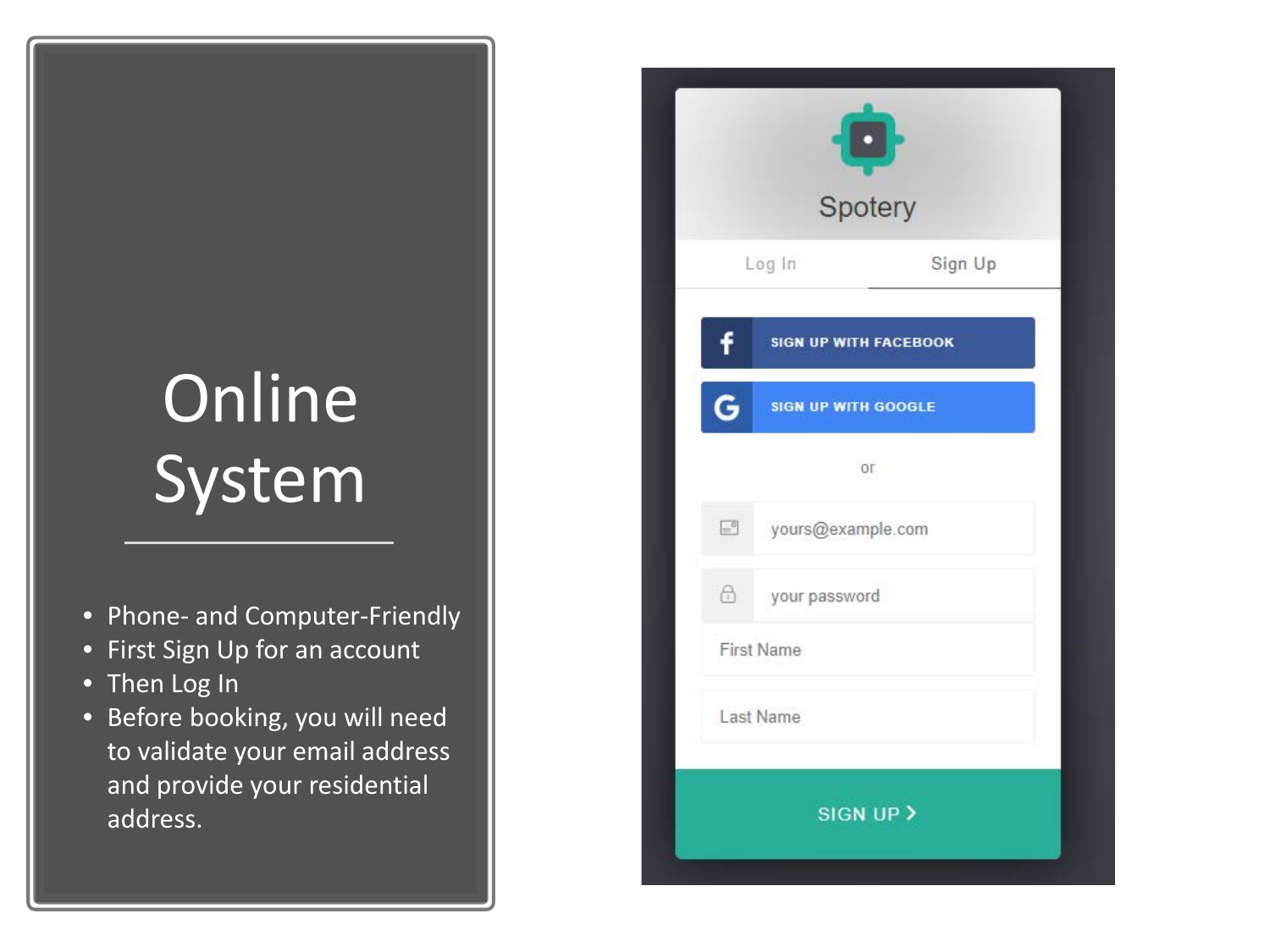

Spotery Landing Page  $\begin{array}{|c|c|c|} \hline 1. & \text{Log in} \ \hline 2. & \text{San Fr.} \ \hline \end{array}$ 

- 
- 2. San Francisco Rec & Park Users: Click Here!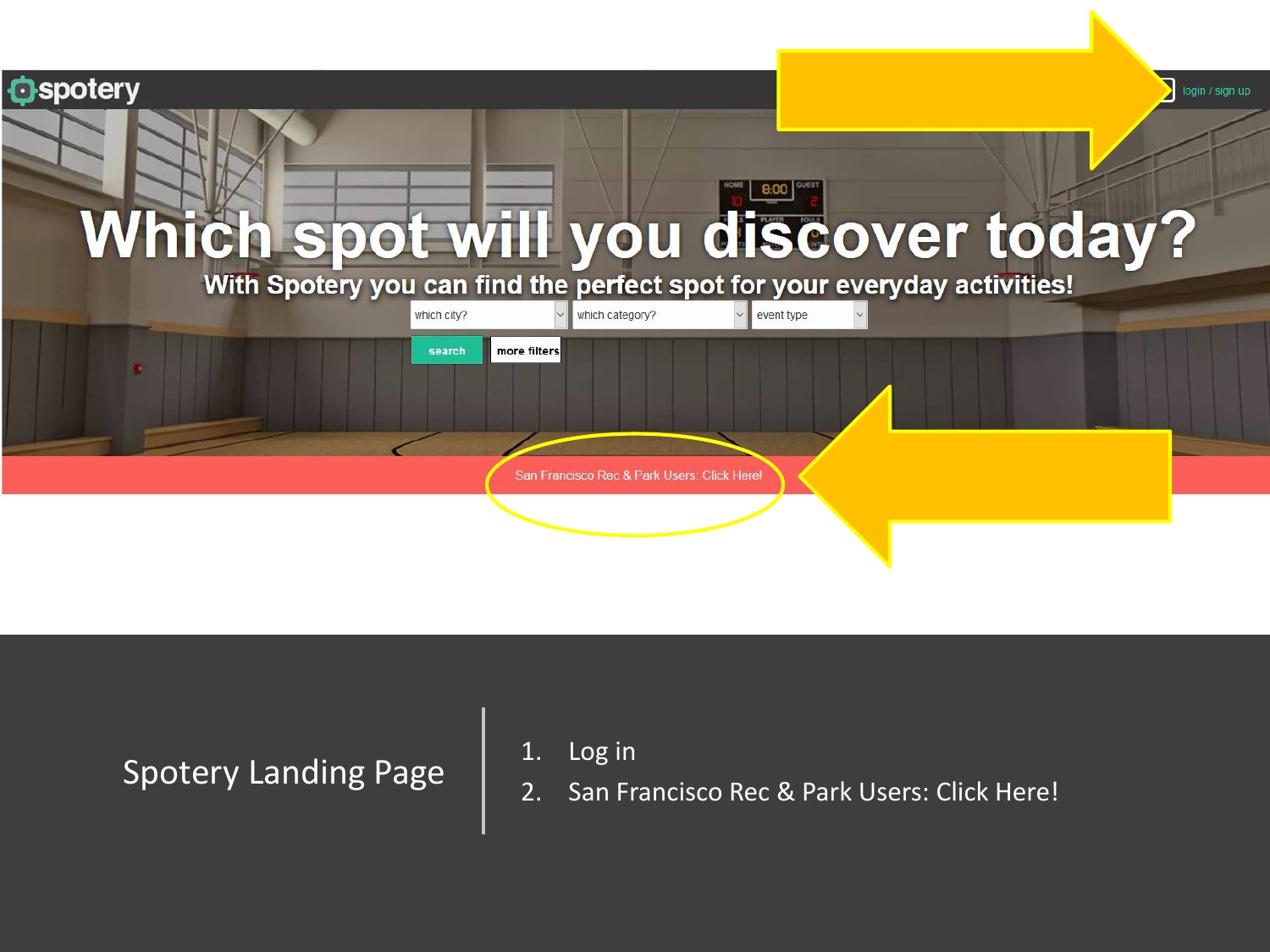

### San Francisco Recreation & Parks

San Francisco.CA.USA

Need another good reason to love the City by the Bay? How about this one: more green space than any other municipality in the United States. Our recreation and parks system makes the most of an incomparable natural setting, with more than 220 parks and places for you to enjoy throughout the city. Start here to find locations, amenities, hours and more, then get out and play! The San Francisco Recreation and Park Department's Mission is to provide enriching recreational activities, maintain beautiful parks and preserve the environment for the well-being of our diverse community.

#### **Field Draft**

Youth sports teams participating in the Spotery draft, please click on "Field Draft" button.

#### Tennis court availability

SFRPD is piloting a program to offer online reservations of neighborhood tennis courts while the Golden Gate Park Tennis courts are closed. To find available tennis courts, please click either on the pictures or the green button titled "Our Spots".

#### our spots



## San Francisco Rec & Park Landing Page

- 1. Note Tennis Court Availability
- 2. Click "our spots"

#### sport team coach?



#### all our spots

our spots

#### instant booking availability

| $\epsilon$ | March |                | 2019 |        | ⋗   |     |
|------------|-------|----------------|------|--------|-----|-----|
| SUN        | MON.  | TUE            | WED  | THU    | FRI | SAT |
| 24         | 25    | 26             | 27   | 28     | 1   | 2   |
| 3          | 4     | 5              | 6    | $\tau$ | 8   | 9   |
| 10         | 11    | 12             | 13   | 14     | 15  | 16  |
| 17         | 18    | 19             | 20   | 21     | 22  | 23  |
| 24         | 25    | 26             | 27   | 28     | 29  | 30  |
| 31         | 1     | $\overline{2}$ | з    | 4      | 5.  | 6   |

search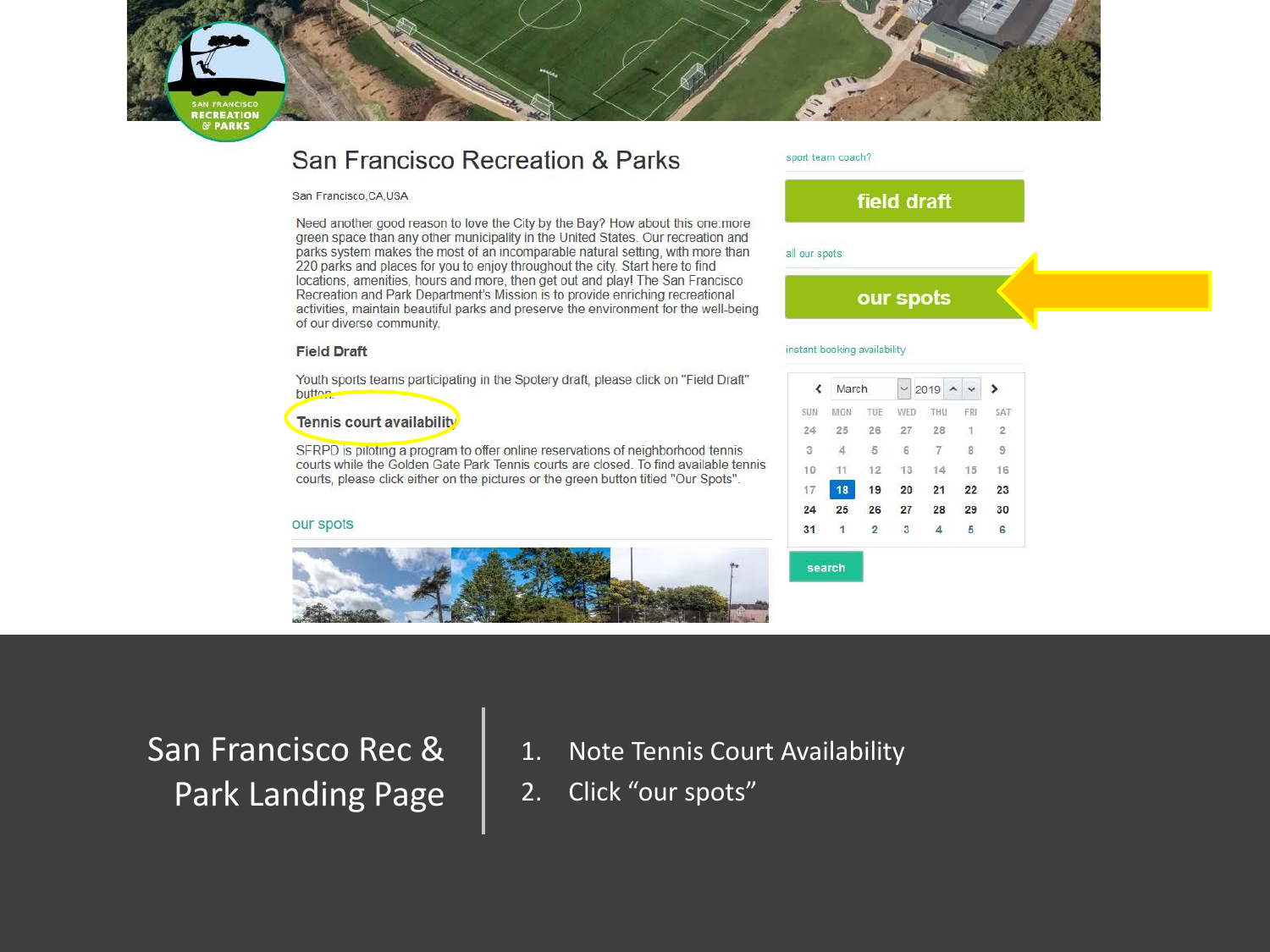### **O**spotery



Court Availability Search Page

- 1. Search availability of a court by date
- 2. To book an available time, Go To Booking Page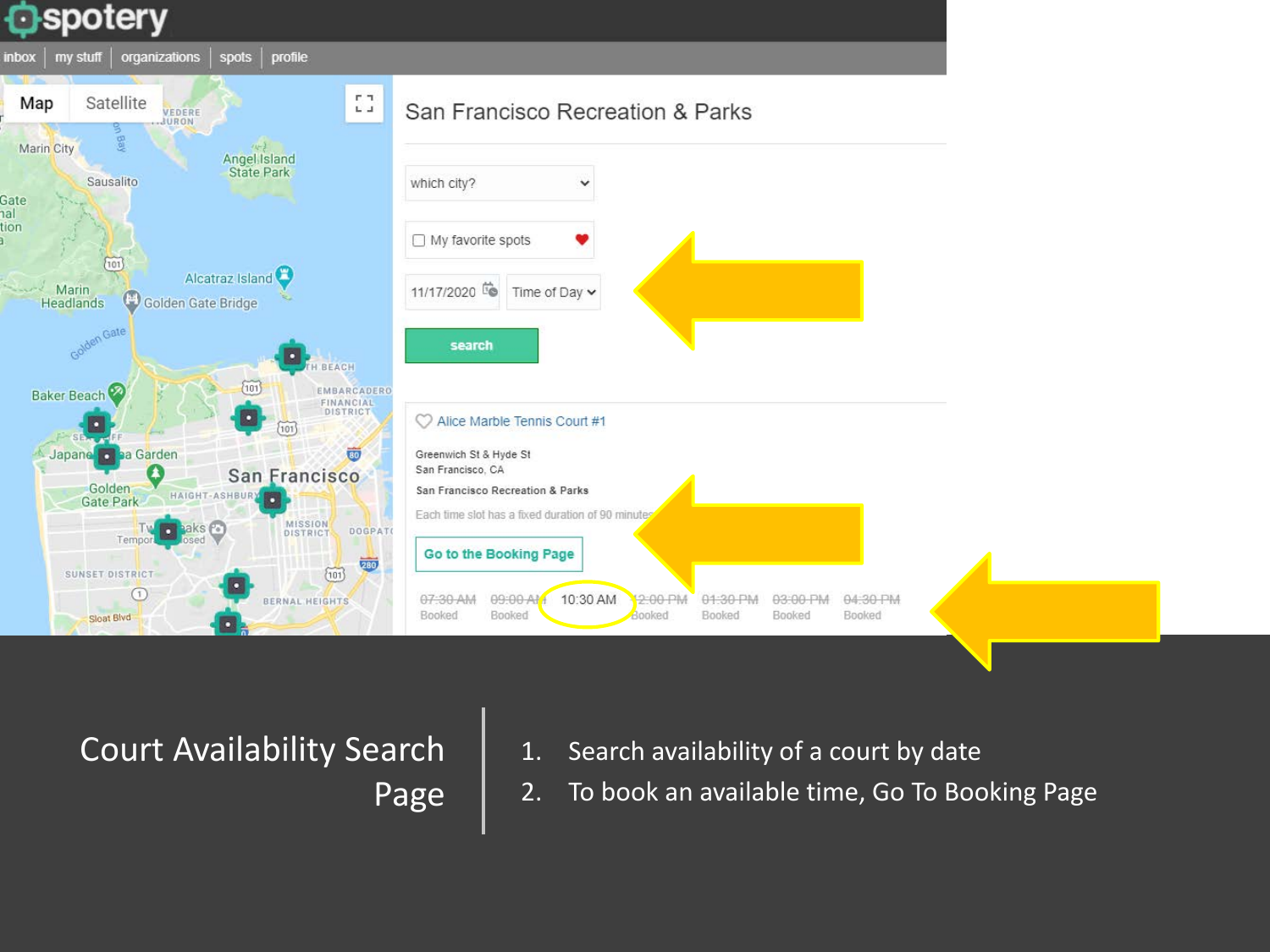

#### Alice Marble Tennis Court #1

San Francisco Recreation & Parks

San Francisco, CA, USA

Max Cap. 4



Court Booking Page

- 1. Confirm that "I am human" with Captcha
- 2. Click once to Book Now
- 3. CLICK AGAIN TO CONFIRM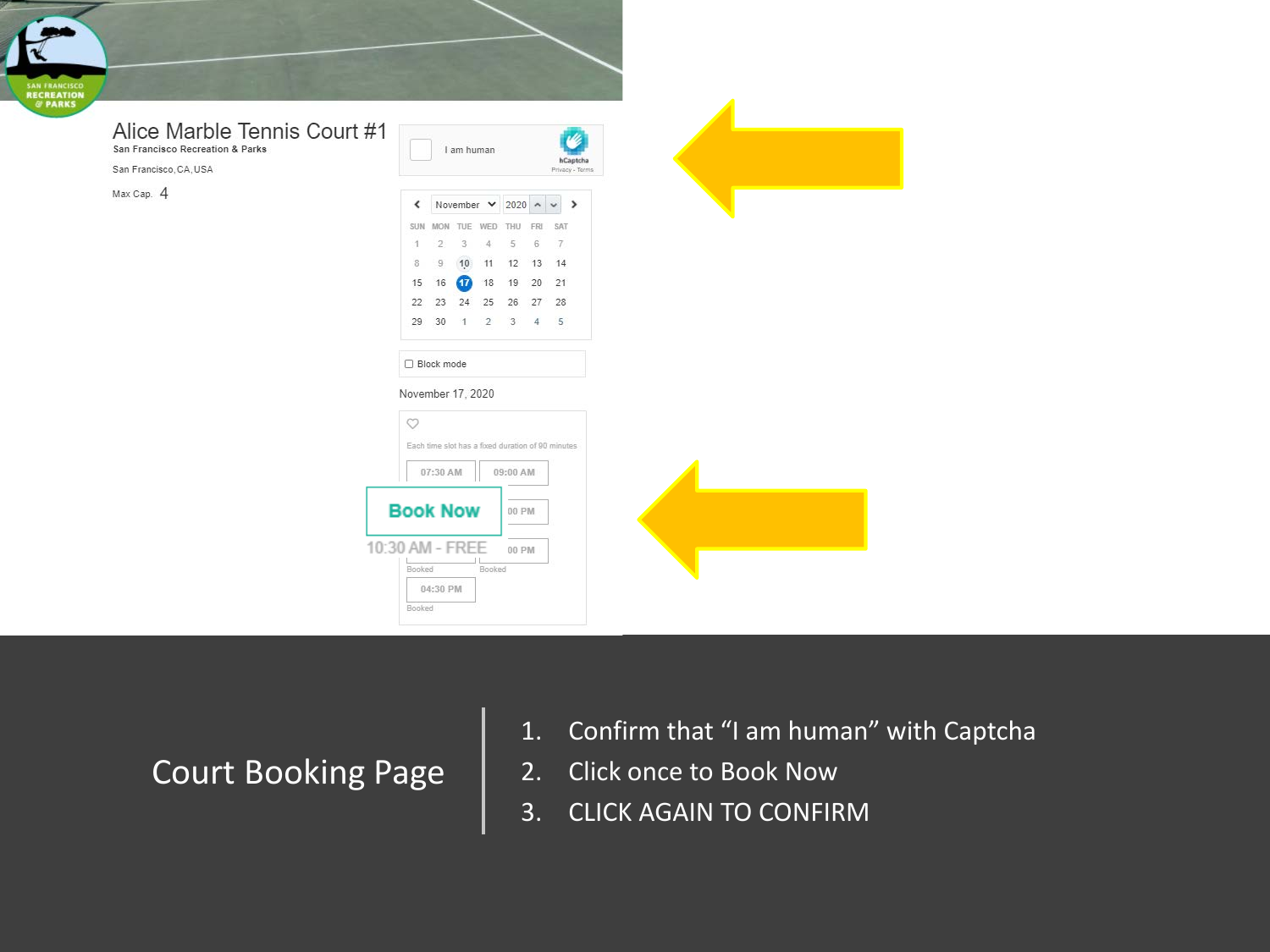| Reservation # 61937                    |               |                       |
|----------------------------------------|---------------|-----------------------|
| <b>Booked</b>                          |               |                       |
| <b>Print Preview</b>                   |               |                       |
| spot                                   |               |                       |
| owner San Francisco Recreation & Parks |               |                       |
| by                                     |               |                       |
| date Mar 18, 2019 6:30 PM - 8:00 PM    |               |                       |
| <b>Pricing details</b>                 |               |                       |
| This facility is free                  |               |                       |
| <b>Documents</b>                       |               | <b>Add Document</b>   |
| <b>Reservation history log</b>         |               |                       |
| 3/18/2019 4:59 PM                      | <b>Booked</b> | Spot has been booked! |
|                                        |               |                       |

Sample Booking

- You're booked!
- Click on Print Preview to see permit.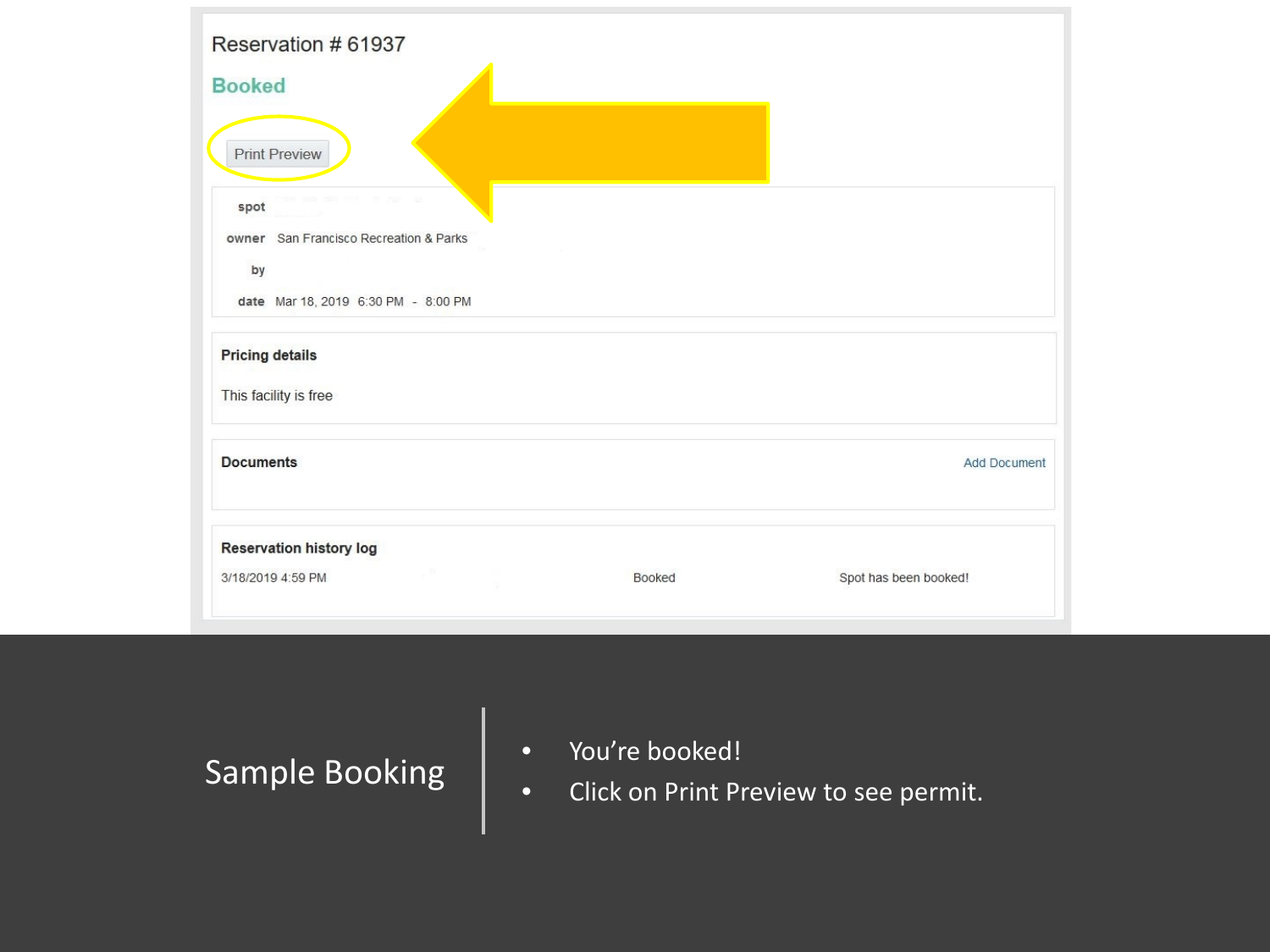

How do I cancel a booking?

- 1. Log in
- 2. Go to "my stuff"
- 3. Select "view details" of the booking you'd like to cancel
- 4. Select "cancel reservation"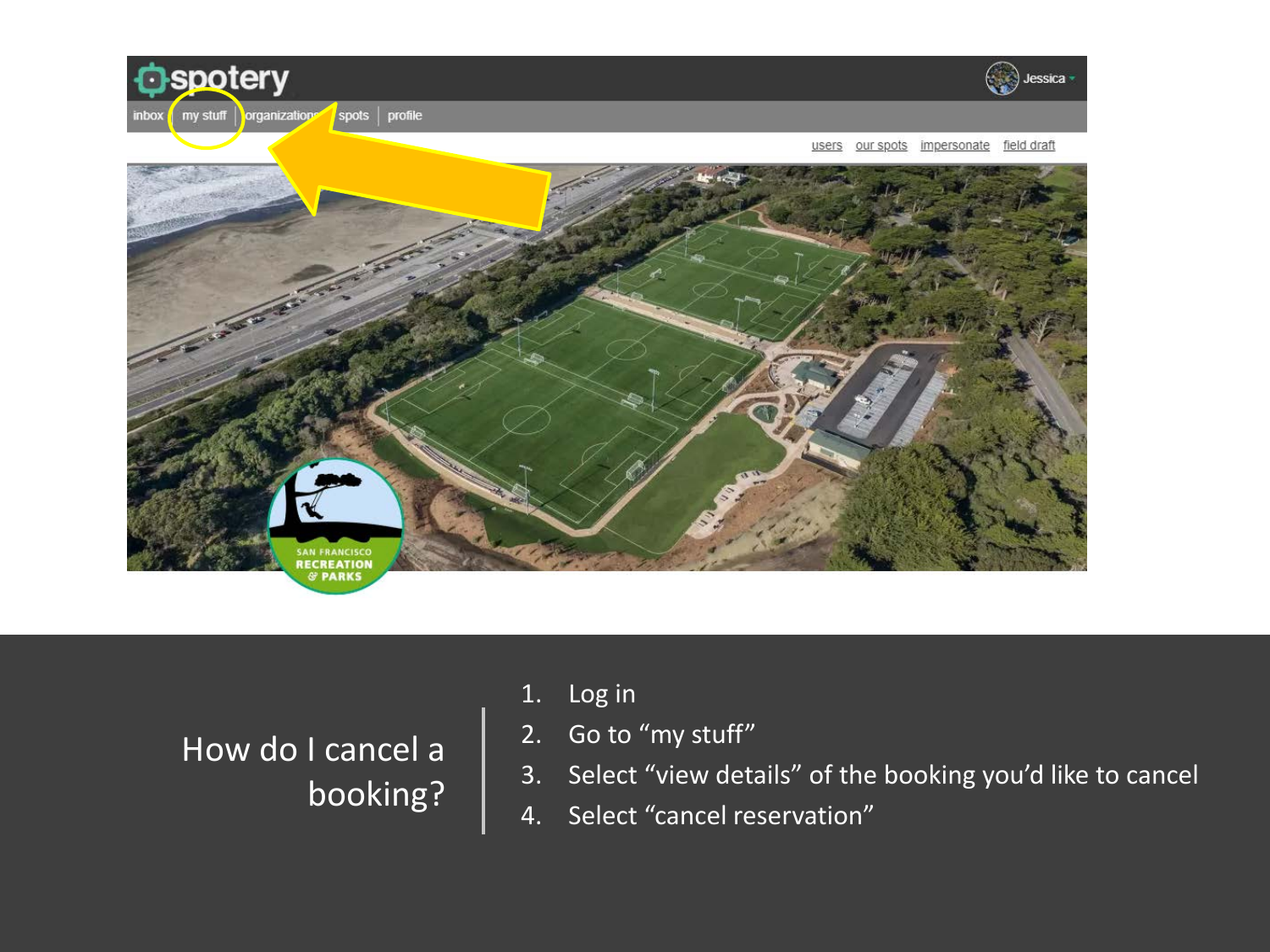Check-in button in the reservation list. Notice the message that explains to the user when this button will be visible.



How do I check in?

- 1. Log in
- 2. Go to "my stuff"
- 3. Select "CHECK-IN" for the booking you'd like to check in for (at reserved court within 15 minutes of your reservation time)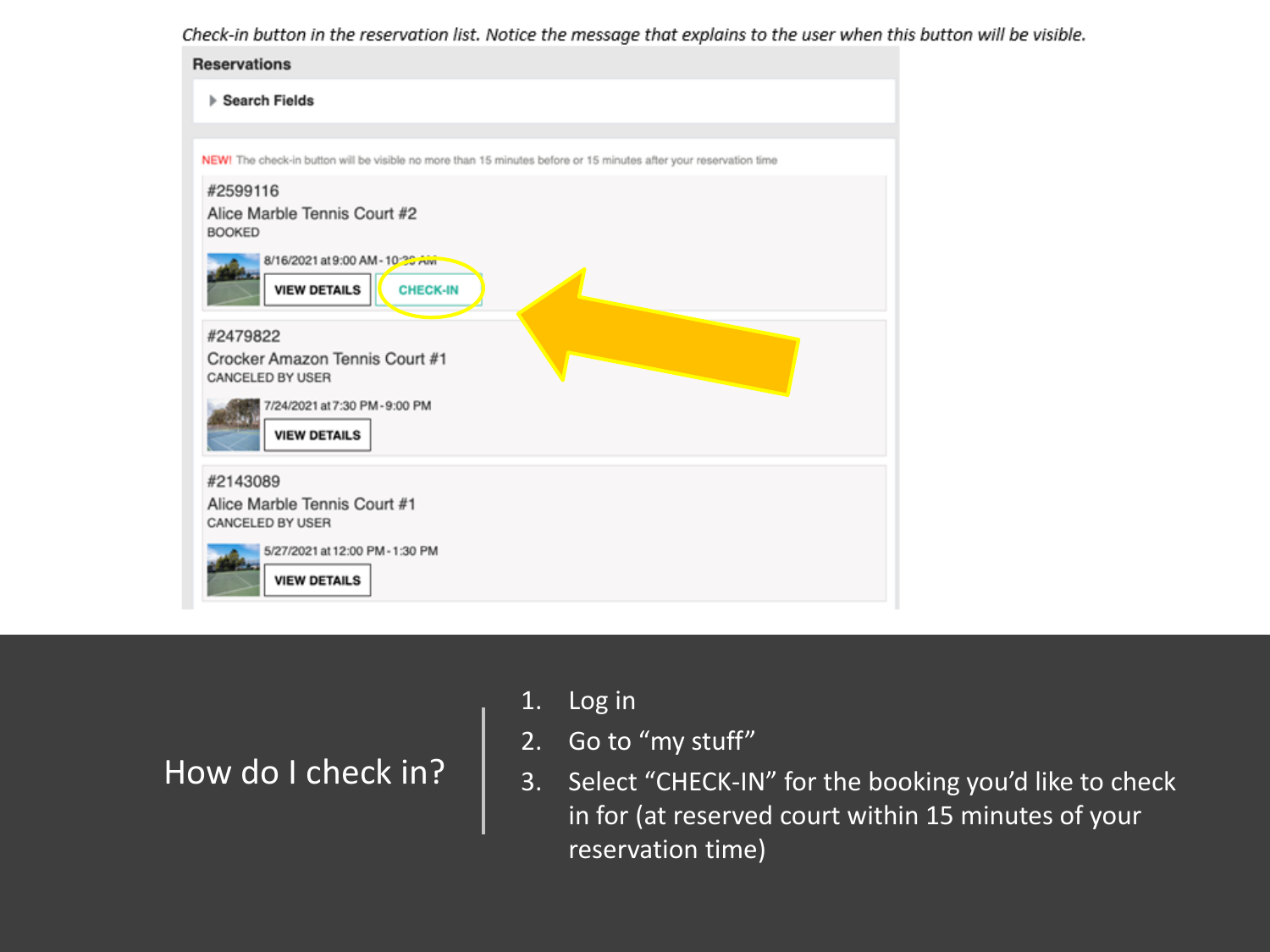

Dear Jessica.

Your reservation has been confirmed, and it was marked as **booked**.

**Reservation #: 2724821** Organization Name: San Francisco Recreation & Parks Spot Name: McLaren Park Tennis Court #1 Requested by: Jessica Hing Activity Date: Sep 10, 2021 12:00 PM to 01:30 PM



How do I check in?

- 1. Alternatively, you can also check in by selecting "RESERVATION PAGE" in your confirmation email
- 2. Then select "CHECK-IN" for the booking you'd like to check in for (at reserved court within 15 minutes of your reservation time)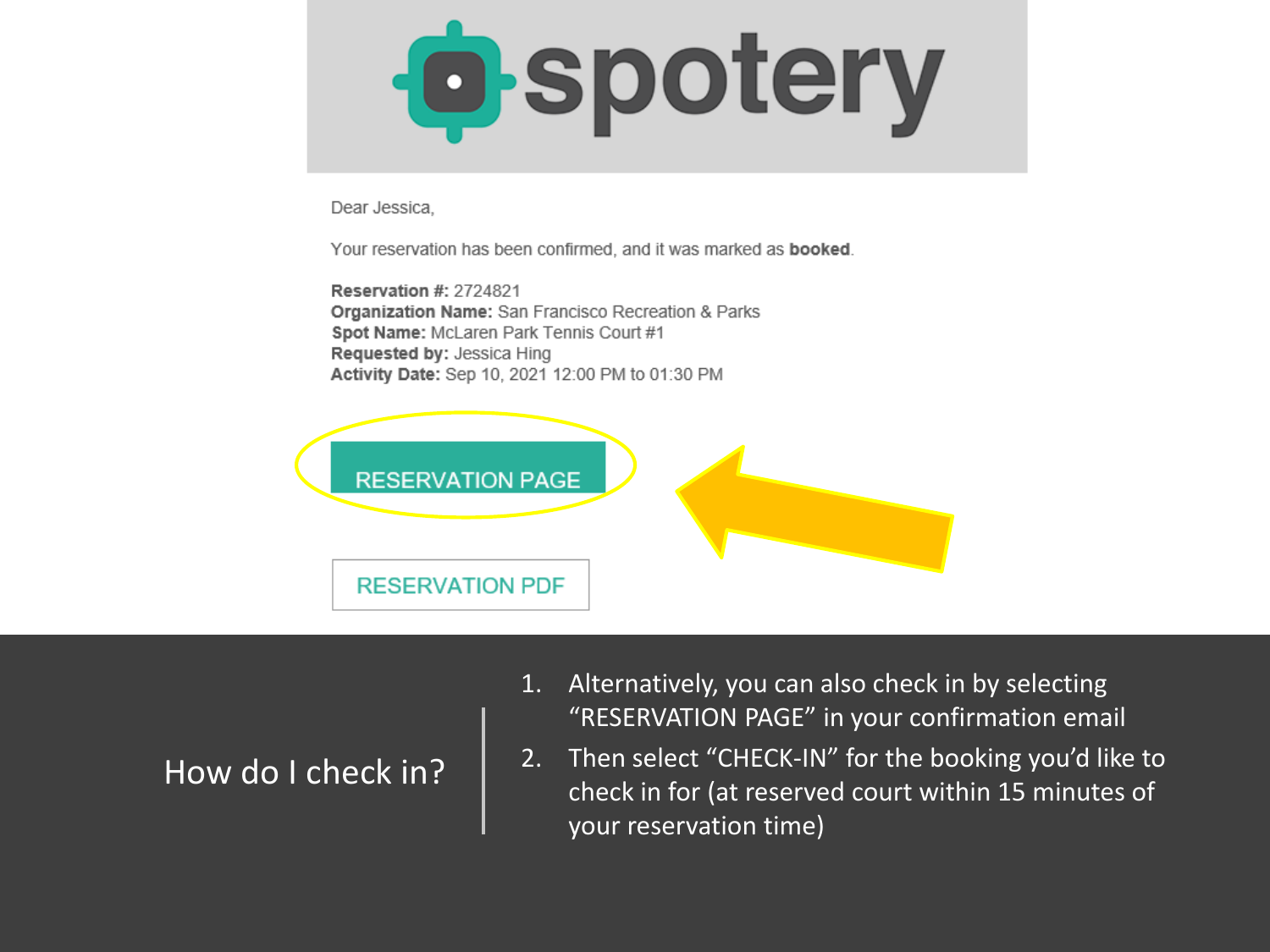# How do I check in?



A successful check-in looks like this!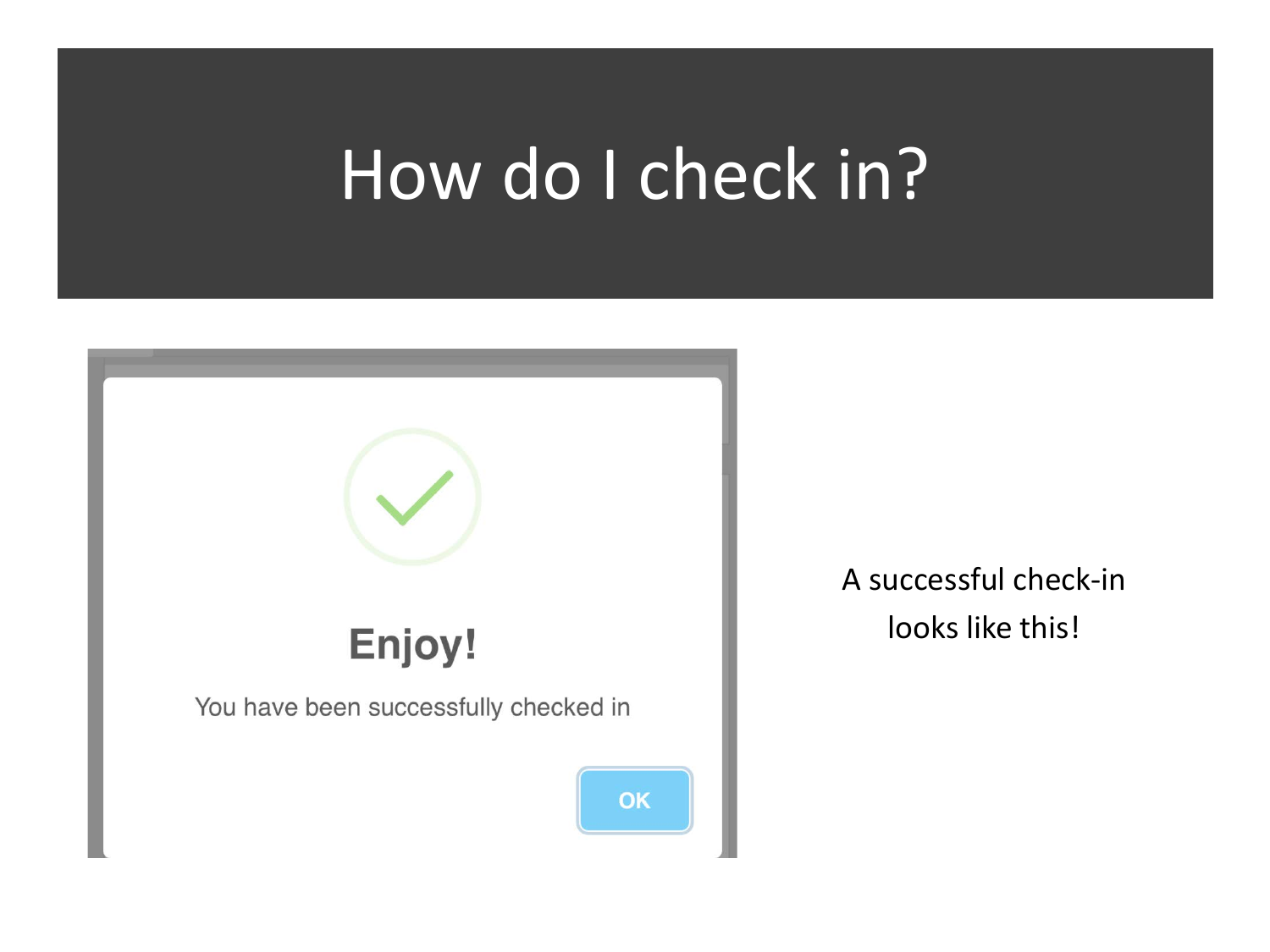### My Favorite Spots

- 1. To search your favorite spots, select the heart icon next to your favorite court.
- 2. Then, select "My favorite spots" and click search afterwards to browse availability only at your favorite spots.

### San Francisco Recreation & Parks